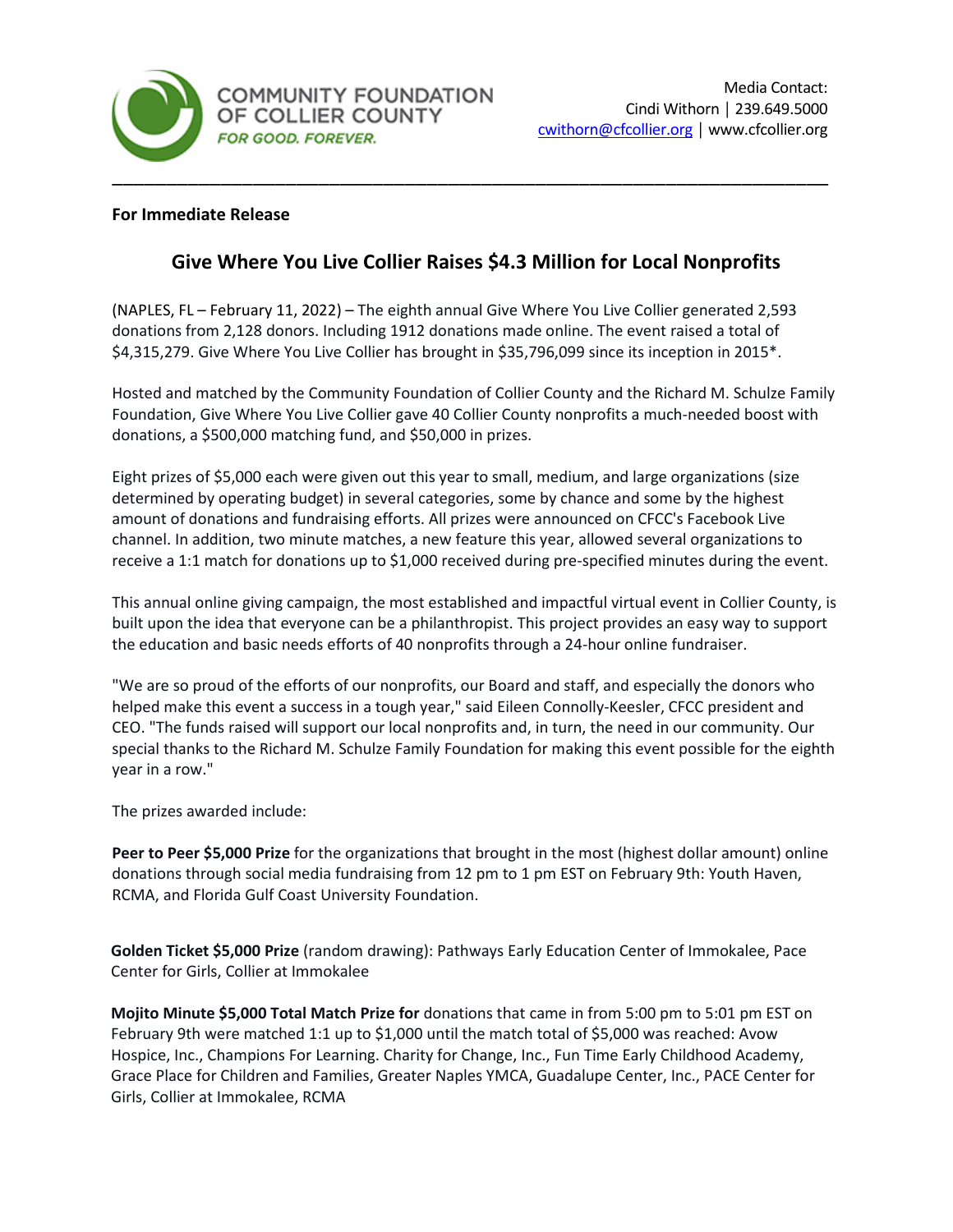**Macchiato Minute \$5,000 Total Match Prize for** donations that came in from 8:00 am to 8:01 am EST on February 10th were matched 1:1 up to \$1,000 until the match total of \$5,000 was reached: Children's Advocacy Center of Collier County, Greater Naples YMCA, YMCA of South Collier, Grace Place for Children and Families, RCMA, PACE Center for Girls, Collier at Immokalee, Conservancy of Southwest Florida, Avow Hospice, Inc., St. Matthew's House, Guadalupe Center, Inc., New Horizons of SWFL

**Go-Getter \$5,000 Prize** for organizations that achieved the highest increase in donations since last year: Collier Senior Center (formerly Collier Senior Resources), The Salvation Army Naples, Guadalupe Center, Inc.

| Audubon's Corkscrew Swamp Sanctuary            | Avow Hospice, Inc.                            |
|------------------------------------------------|-----------------------------------------------|
| Baby Basics of Collier County, Inc.            | <b>Books for Collier Kids</b>                 |
| <b>Champions For Learning</b>                  | Charity For Change, Inc.                      |
| Children's Advocacy Center of Collier County   | Child's Path                                  |
| <b>Collier Senior Center</b>                   | <b>Community Foundation of Collier County</b> |
| Conservancy of Southwest Florida               | David Lawrence Centers for Behavioral Health  |
| Florida Gulf Coast University Foundation, Inc. | Friends of Foster Children Forever            |
| Friends of Rookery Bay                         | Fun Time Early Childhood Academy              |
| <b>Grace Place for Children and Families</b>   | <b>Greater Naples YMCA</b>                    |
| Guadalupe Center, Inc.                         | Harry Chapin Food Bank of Southwest Florida,  |
|                                                | Inc.                                          |
| <b>Healthcare Network</b>                      | <b>JDRF South Gulf Coast Chapter</b>          |
| Lighthouse of Collier                          | Literacy Volunteers of Collier County         |
| Meals of Hope                                  | <b>NAMI Collier County</b>                    |
| Naples Senior Center at JFCS                   | <b>Naples Therapeutic Riding Center</b>       |
| Neighborhood Health Clinic                     | New Horizons of SW FL                         |
| Pace Center for Girls, Collier at Immokalee    | Pathways Education Center of Immokalee        |
| <b>RCMA</b>                                    | St. Matthew's House                           |
| <b>STARability Foundation</b>                  | The Everglades Foundation                     |
| The Salvation Army Naples                      | The Shelter for Abused Women & Children       |
| YMCA of South Collier                          | Youth Haven                                   |

## **2022 Give Where You Live Collier Participating Nonprofits**

#### **2022 Give Where You Live Collier Top Ten Fundraisers**

- 1. Naples Senior Center at JFCS \$604,218
- 2. New Horizons of SWFL \$409,559
- 3. JDRF South Gulf Coast Chapter \$385,030
- 4. Conservancy of Southwest Florida \$246,146
- 5. Champions For Learning \$190,268
- 6. David Lawrence Center for Behavioral Health \$164,830
- 7. The Everglades Foundation \$159,095
- 8. RCMA \$128,760
- 9. Friends of Foster Children Forever \$127,800
- 10. Grace Place for Children and Families \$105,315

*(Numbers are not reflective of the match that will be applied after final determinations have been made)*